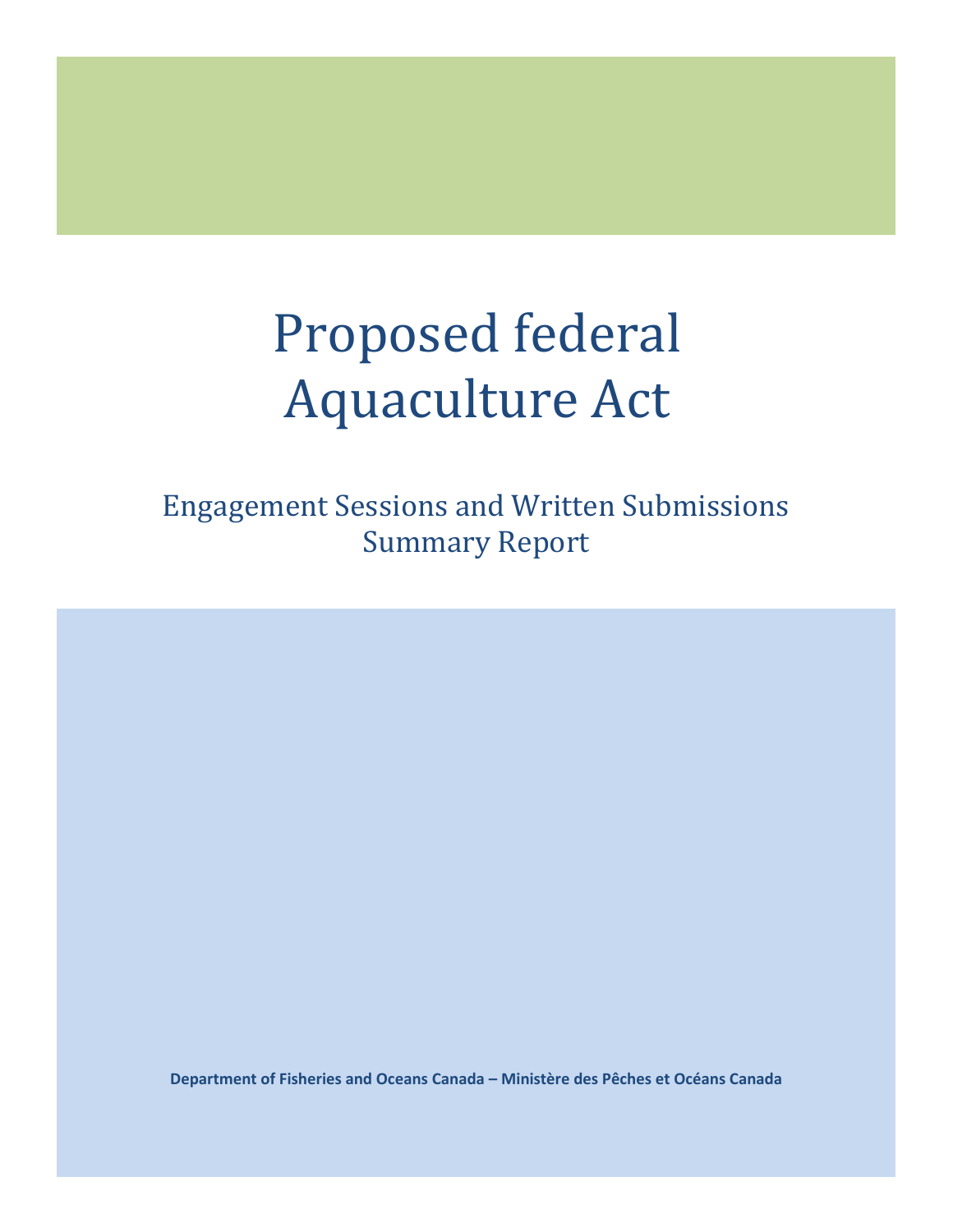

### **Proposed Federal Aquaculture Act Engagement Sessions and Written Submissions Summary Report**

# **Executive Summary**

At the December 2018 Canadian Council of Fisheries and Aquaculture Ministers (CCFAM) meeting, federal, provincial, and territorial ministers confirmed support for a federal Aquaculture Act of "limited scope that respects federal, provincial and territorial jurisdictions, and provides greater clarity to the sector." Following this meeting, the Fisheries and Oceans Canada (DFO) engaged a broad array of Canadians in spring and summer 2019 on proposed Aquaculture Act authorities. This report is a nonexhaustive summary of the input received throughout that engagement process.

Annex 1 provides a detailed list of audiences and locations for all engagement sessions that took place in 2019. Some sessions responded to a specific request to discuss the Act; some leveraged existing aquaculture tables and committees; and DFO also hosted some general engagement sessions with invitees determined with regional staff to ensure a broad array of participants and perspectives. An online consultation was also open to all Canadians from June 4 to December 21, 2019.

Themes that emerged from engagement are:

- engagement;
- Indigenous engagement and Indigenous rights;
- defining aquaculture and other key elements;
- environmental and ecosystem management;
- scope and governance of the future legislation;
- opportunities and or mechanisms to achieve national consistency (while respecting provincial and territorial jurisdiction and authorities, except in British Columbia and Prince Edward Island where DFO is the lead regulator);
- authorities necessary to have an effective regulatory framework;
- enforcement tools and authorities to protect the environment and ensure compliance; and,
- effective reporting and increased sector transparency.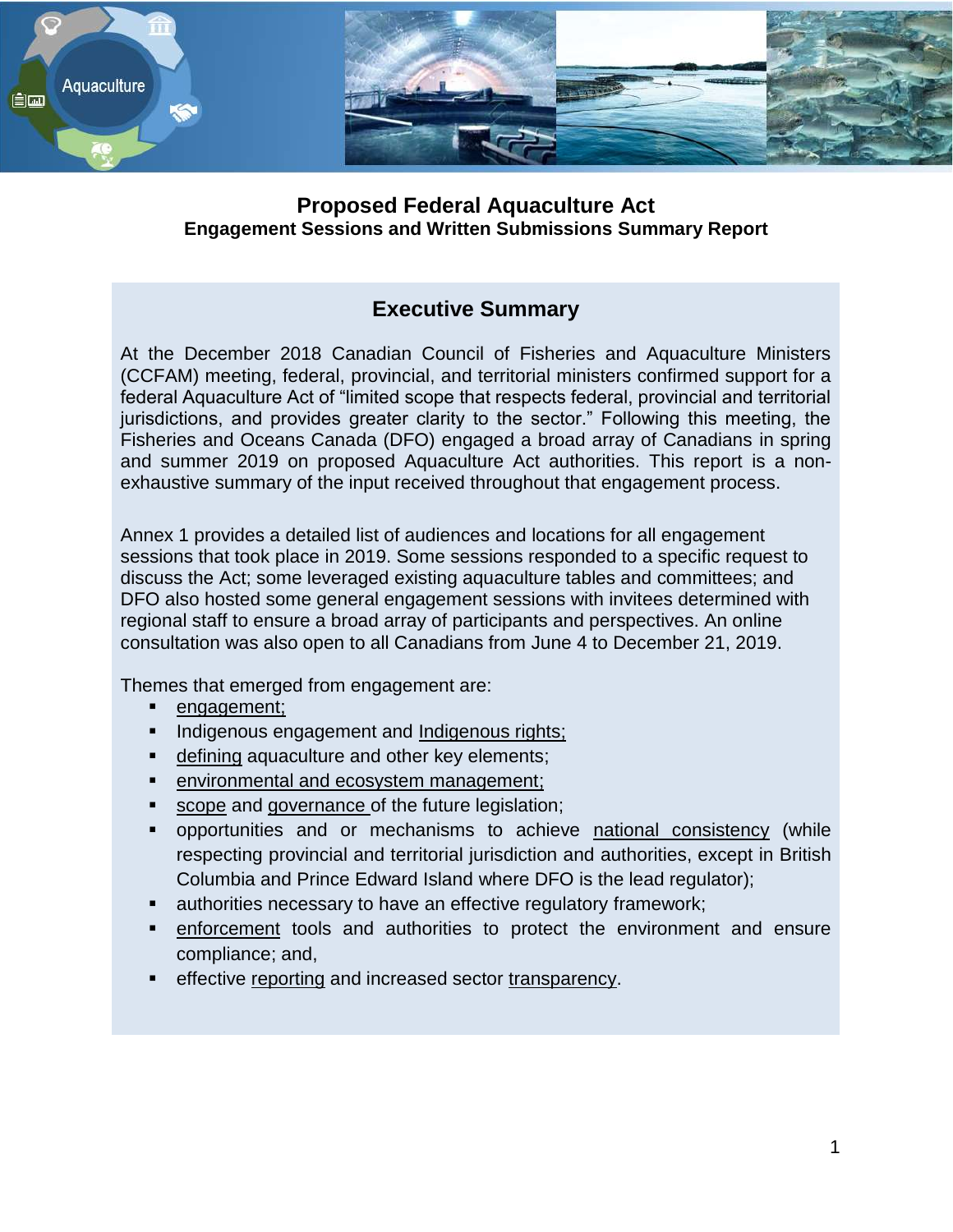

# **1. Legislative Context**

Aquaculture in Canada is a shared jurisdiction. In Canada, aquaculture has been regulated federally since the 1980s through existing legislation targeting specific elements of aquaculture operations. Over time, incremental changes to multiple federal-provincialterritorial laws, regulations, and policies have created a complex regulatory scheme. DFO is the federal lead for managing aquaculture under the *Fisheries Act,* which was designed for wild fisheries and does not reflect the distinct needs of aquaculture.

Three distinct types of regulatory approaches govern aquaculture in Canada. The Department is the lead regulator in British Columbia, issues aquaculture licences and is directly responsible for environmental regulation of the sector while the Province is responsible for land management and issues leases. In Prince Edward Island, DFO issues aquaculture leases to help ensure appropriate environmental performance of the sector in collaboration with the province.

Elsewhere in Canada, DFO is responsible for environmental regulation of the sector while provinces and territories are the lead regulators, having the authority to license aquaculture operations, and authorize the allocation of space for aquaculture operations. Many provincial/territorial jurisdictions also regulate for potential environmental impacts, animal welfare, fish health, and/or pest control product sale and use. Overlaying these three approaches, the federal government plays a national cross-cutting role in aquaculture governance.

Following the 2016 Standing Senate Committee on Fisheries and Oceans (SCOFO) report, *"Ocean of Opportunities,"* and the February 2017 report of the Advisory Council on Economic Growth report, which both called for a legislative reform, the Department conducted initial engagement on a proposed Aquaculture Act from fall 2017 to spring 2018 to assess preliminary views. This engagement, along with requests for an Aquaculture Act received as part of fall 2018 engagement on the TBS regulatory review of the agri-food and aquaculture sector, informed CCFAM's decision to support a federal Aquaculture Act.

# **2. Objective of the Engagement Process**

The objective is to create a modern Aquaculture Act that respects federal, provincial and territorial jurisdictions and creates long-term conditions for the development of a thriving, environmentally sustainable, and competitive aquaculture sector that benefits the economic development of coastal communities and Indigenous peoples.

Engagement is key for the successful development of a legislation that is in the best interest of Canadians. Some discussions took place in 2017-2018 and helped gain a sense of what a federal Aquaculture Act could or should do. Engagement sessions and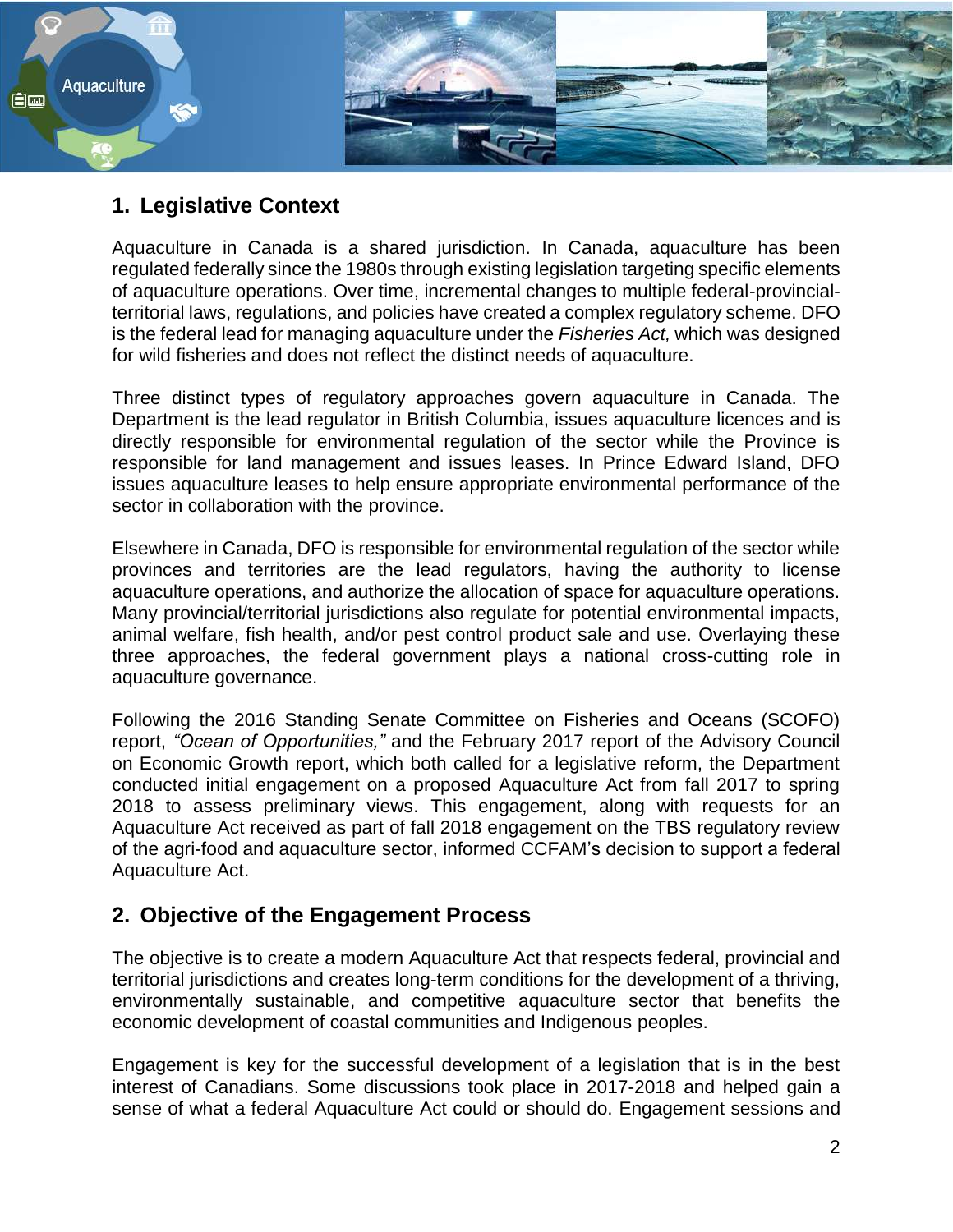

an online consultation sought input on proposed authorities to be incorporated into the Act which were taken from the *Fisheries Act* and a policy paper that informed CCFAM's decision.

# **3. 2019 Aquaculture Act Engagement**

#### **3.1 Process**

To date, the department has held 23 engagement sessions across Canada from March to August 2019. Over 450 people attended the sessions.

As an initial round of engagement, key partners and stakeholders were engaged and included:

- **Provinces/territories**
- National and regional Indigenous organizations
- **Industry**
- Environmental Non-governmental Organizations (ENGOs)
- General public
- Federal partners

An online consultation page was launched June 4, 2019. The webpage provided an electronic copy of the presentation used for engagement sessions and invited the public to provide input for the Aquaculture Act by December 21, 2019. A total of 52 submissions from various stakeholders and partners were submitted in addition to 2400 emails received through an email campaign organized by a third party organization.

#### **3.2 Emergent Themes**

Some themes emerged and will be individually addressed in the sections that follow.

Overview of themes:

- Engagement was raised frequently. Participants called for transparent and broad engagement to consider and integrate diverse perspectives.
- **Indigenous engagement and respecting Indigenous rights were key elements** raised for the successful development of the new Act.
- Many participants raised the need for a clear definition of aquaculture and other key elements.
- **Environmental and ecosystem management was one of the most discussed** themes. Area-based management and space allocation were also frequently raised.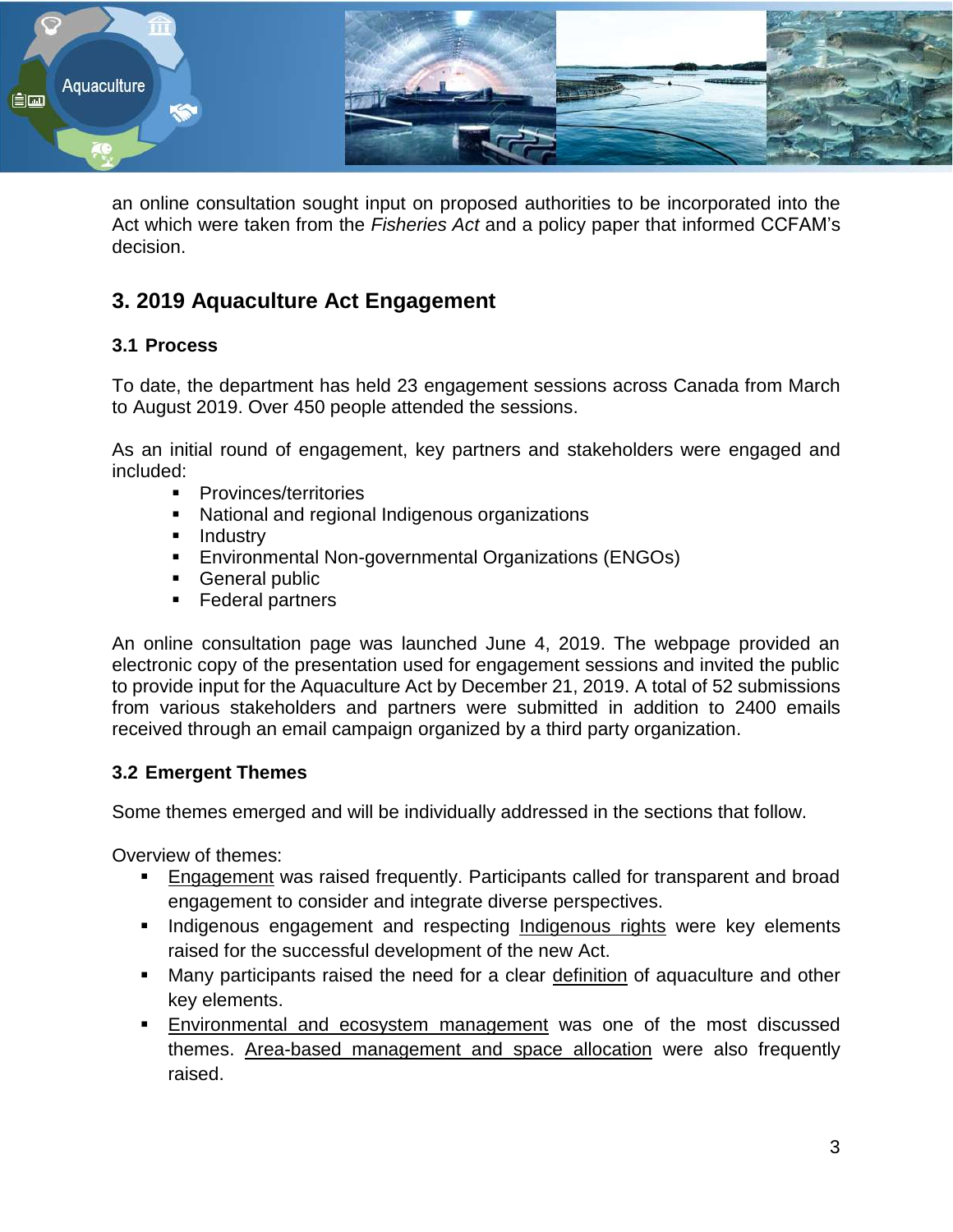

- A large proportion of discussions touched on the scope of the future legislation and the need to clarify federal-provincial-territorial roles (governance).
- Setting a foundation for a clear and coherent regulatory framework for the sector is one of the objectives of the new Act. This raised questions about what opportunities and or mechanisms were available to achieve national consistency given provincial and territorial jurisdiction and authorities across most of the country (except British Columbia and Prince Edward Island where DFO is the lead regulator).
- Some input was received to inform future regulations but mostly, input was gathered on what authorities were necessary to include in the Act to have an effective regulatory framework to manage the sector.
- Enforcement tools and authorities were discussed to protect the environment and ensure compliance.
- The need for effective reporting and increased sector transparency was also raised.

# **4. What We Heard**

#### **Theme 1: Engagement**

Engagement and its importance was a theme that emerged frequently throughout discussions.

#### *Indigenous Peoples Engagement*

Indigenous partners and multiple stakeholders noted that meaningful Indigenous engagement was an important element for the successful development of the legislation. Indigenous peoples are key partners in aquaculture and environmental management. The importance of going beyond Indigenous organizations and engaging Indigenous groups and communities was raised. Adequate resourcing (national, regional, and community/group level) for capacity building and engagement was also an important element flagged to ensure Indigenous partners are able to meaningfully contribute to legislative and regulatory development. The need to work together and co-develop processes, tools, and policy was also raised.

#### *Working With Other Governments*

The Department has kept provinces abreast of the progress made on the development of the Act and sought their input to develop the 2019 engagement tools. Provincial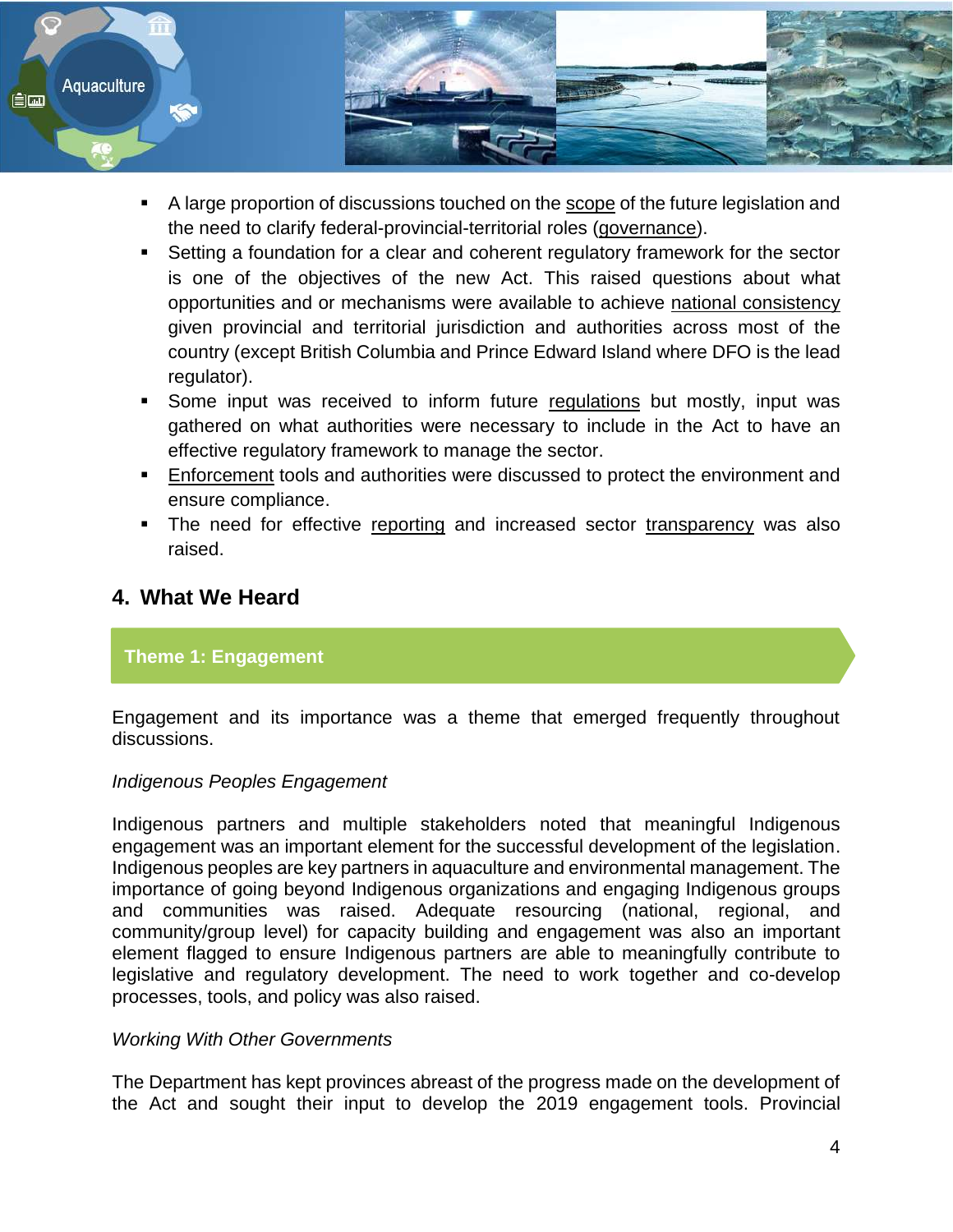

representatives attended general engagement sessions that took place in Eastern Canada and were important contributors to the discussions.

Local governments were raised as important stakeholders to engage as they play an important role in regional development and have an in-depth understanding of regional issues, opportunities, and needs.

Additional recommendations included:

- Leveraging a technical working group to support ongoing improvement of aquaculture management in Canada (e.g.: area-based management) and ensuring the Act could support such recommendations.
- Collaborating and communicating with other federal organizations to harness existing knowledge relevant to aquaculture management and the development of the Act.
- Ensuring coordination and cooperation among all levels of government.
- Actively and effectively engaging stakeholders and partners across Canada.
- **Proactively sharing information with, and reaching out to, the public.**
- **Increasing transparency and sharing emails and comments made by the public.**
- Sharing the engagement process and opportunities to provide input on subsequent iterations of the proposed Aquaculture Act provisions.
- Involving a diverse range stakeholders and ensure the public is involved.

There was an interest in understanding how invitation lists were developed and where and when engagement sessions took place.

#### **Theme 2: Indigenous Rights**

In preliminary conversations, references were made to the United Nations Declaration of Rights of Indigenous Peoples and to the rights of Indigenous peoples as per section 35 of the 1982 *Constitution Act.* Participants indicated that they expected the new Act to be respectful of Indigenous peoples, treaty rights and the UN Declaration principle of free, prior and informed consent.

It was also expressed that the new Act provided an opportunity to:

- consider new ways and areas to involve Indigenous peoples in the sector and help communities build capacity, working progressively towards co-management;
- involve Indigenous peoples in the development and delivery of aquaculture policy (e.g.: development of precautionary principles, definitions for aquaculture and innovation, and authorities for aquaculture management); and,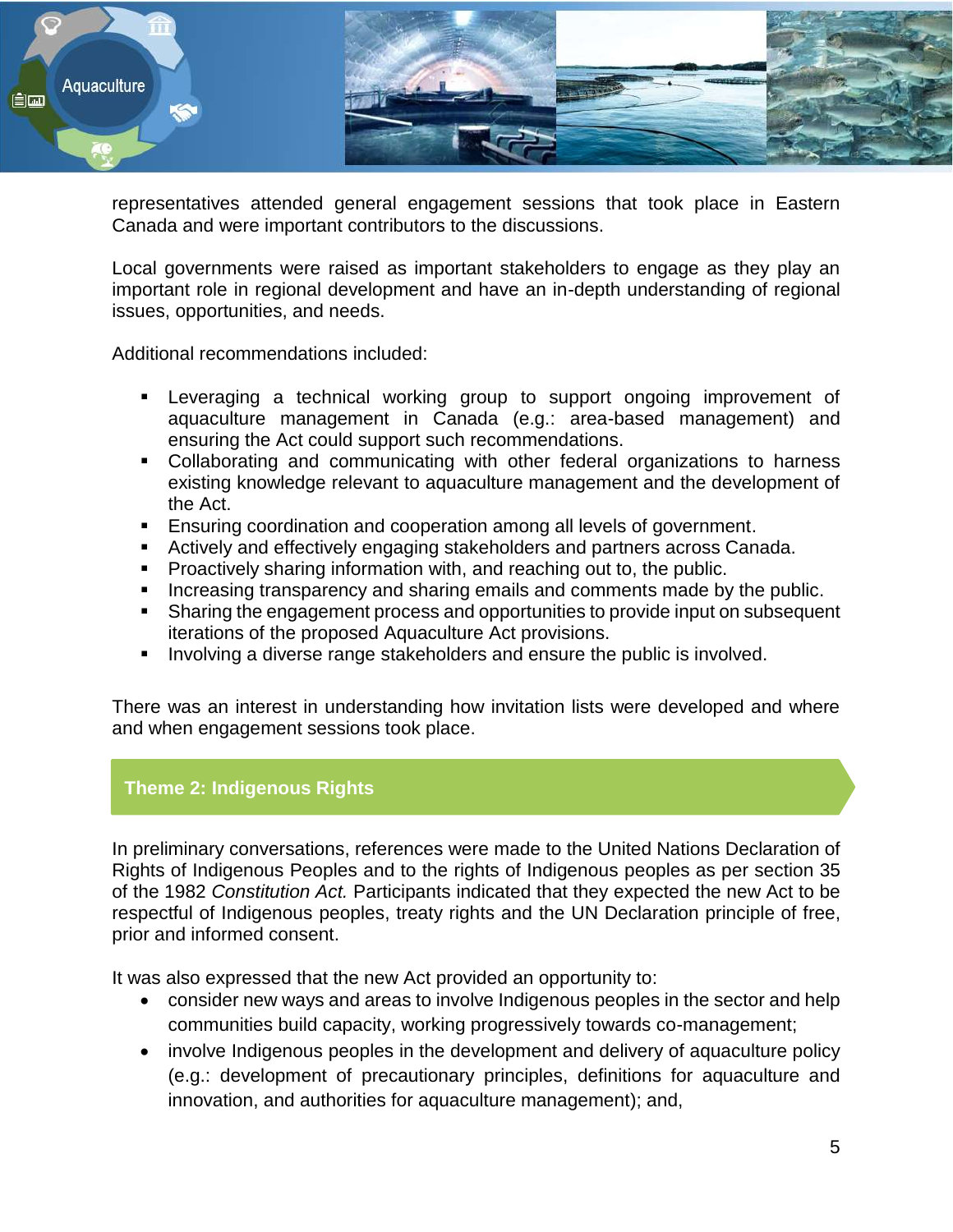

 support proactive information sharing (e.g.: real-time notification to enable communities to monitor impacts to their aquatic resources).

#### **Theme 3: Definitions**

Throughout the conversations that were held and input received via the online consultation, several comments focused on terms needing to be clearly defined.

#### *"Aquaculture"*

The term "aquaculture" is not currently defined in the *Fisheries Act*. For example, in the *Aquaculture Activities Regulations* and *Pacific Aquaculture Regulations*, it is defined as "the cultivation of fish." Multiple comments supported the idea that the Act provides an opportunity to better define aquaculture in Canada.

Key elements raised were the need to:

- **define aquaculture as a farming sector;**
- define what is considered aquaculture, building on the level of control and intervention in the growth cycle;
- **address ownership questions; and,**
- align the definition with provinces, territories, and international references.

A majority of the comments that touched on the definition of aquaculture suggested using the United Nations Food and Agriculture Organization (FAO) definition:

*"(…) the farming of aquatic organisms, including fish, molluscs, crustaceans and aquatic plants. Farming implies some form of intervention in the rearing process to enhance production, such as regular stocking, feeding, protection from predators,*  etc. Farming also implies individual or corporate ownership of the stock being *cultivated. For statistical purposes, aquatic organisms which are harvested by an individual or corporate body which has owned them throughout their rearing period contribute to aquaculture, while aquatic organisms which are exploitable by the public as a common property resources, with or without appropriate licences, are the harvest of fisheries." (1988)*

Some participants noted that a clear and strong definition of aquaculture could facilitate access to investments, be inclusive and innovative by touching on concepts such as an ecosystem approach, and reference aquatic plants.

#### *"Aquaculture Area"/"Zoning"*

Some provinces already have designated aquaculture areas. Some stakeholders said that's defining the parameters for the designation of an aquaculture area would increase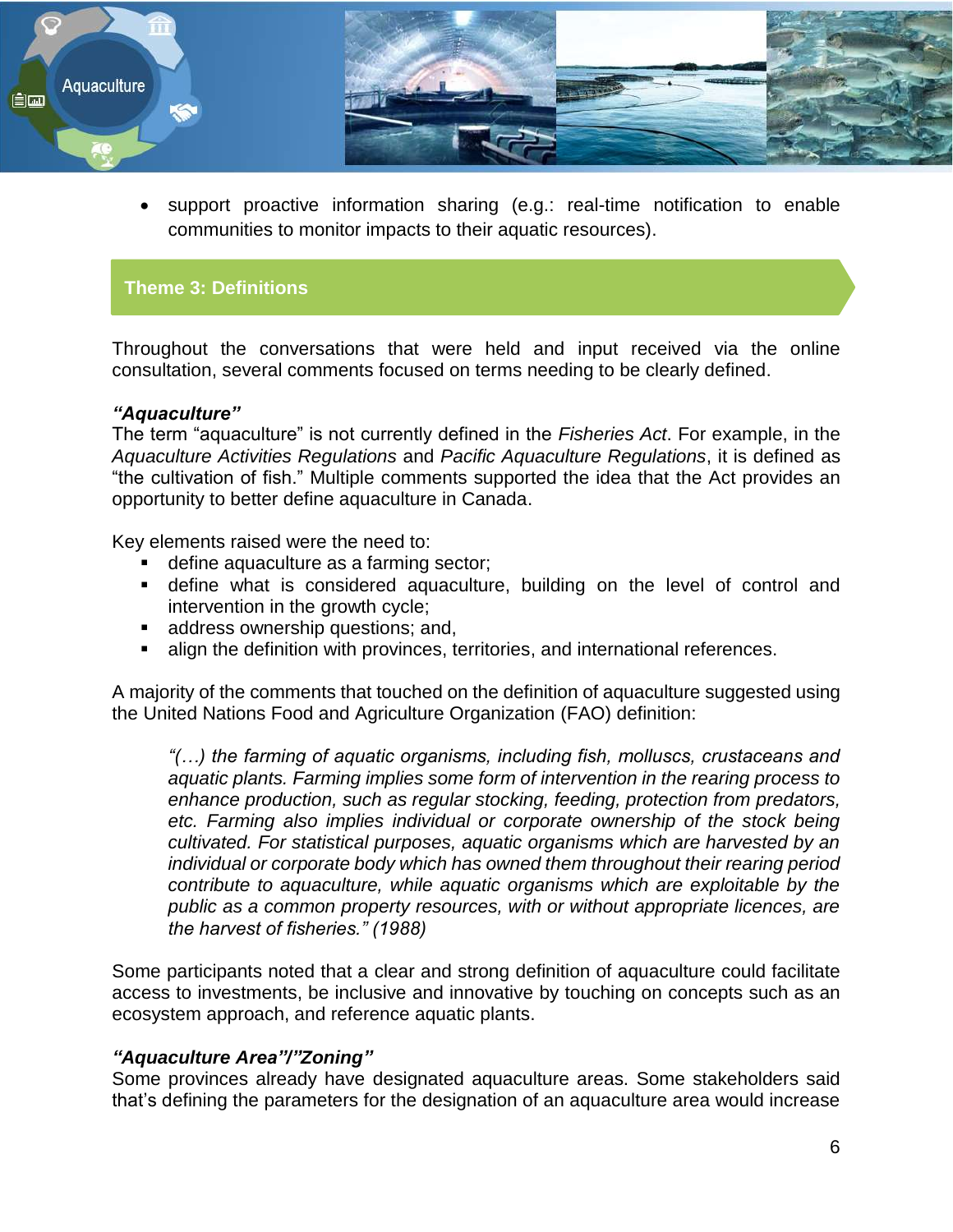

transparency and support national consistency for the development of a sustainable industry. It was mentioned that the term "zoning" may cause confusion seeing the term is used in different fields such as municipal planning and fish health management.

#### *"State"*

One comment pointed out the need to define *state*, in reference to Indigenous rights and the United Nations Declaration of Rights of Indigenous Peoples (UNDRIP).

#### *"Area-Based Management"*

There are pilot projects being developed and interest is growing around area-based management as a way to ensure the sustainability of aquaculture, factoring relevant aspects in decision-making and risk management. As this grows in popularity, a definition of what it encompassed could be beneficial.

In addition, legitimizing aquaculture as a user of aquatic space and resources was raised for future consideration.

#### **Theme 4: Governance and Scope**

Many comments and questions received touched on the scope of the Act and how the different roles and jurisdictions would be clarified.

#### *Clarifying Roles*

Engagement participants sought clarifications on:

- who would be the lead regulator;
- the scope of activities that would be encompassed;
- **DFO's role in administering the new Act;**
- **F** if signed international agreements and treaties would be respected;
- **F** if provinces and territories would continue to regulate under their own legislation when desired;
- whether other federal agencies or departments were considered to become the champions of aquaculture, or its lead regulator;
- whether DFO could be the federal champion for the industry while being the federal regulator and delivering on its obligation to protect fish and fish habitat; and,
- **if roles and responsibilities of other federal departments in relation to aquaculture** could be clarified in the Act (e.g., the Canadian Food Inspection Agency's (CFIA) lead role for aquatic animal health).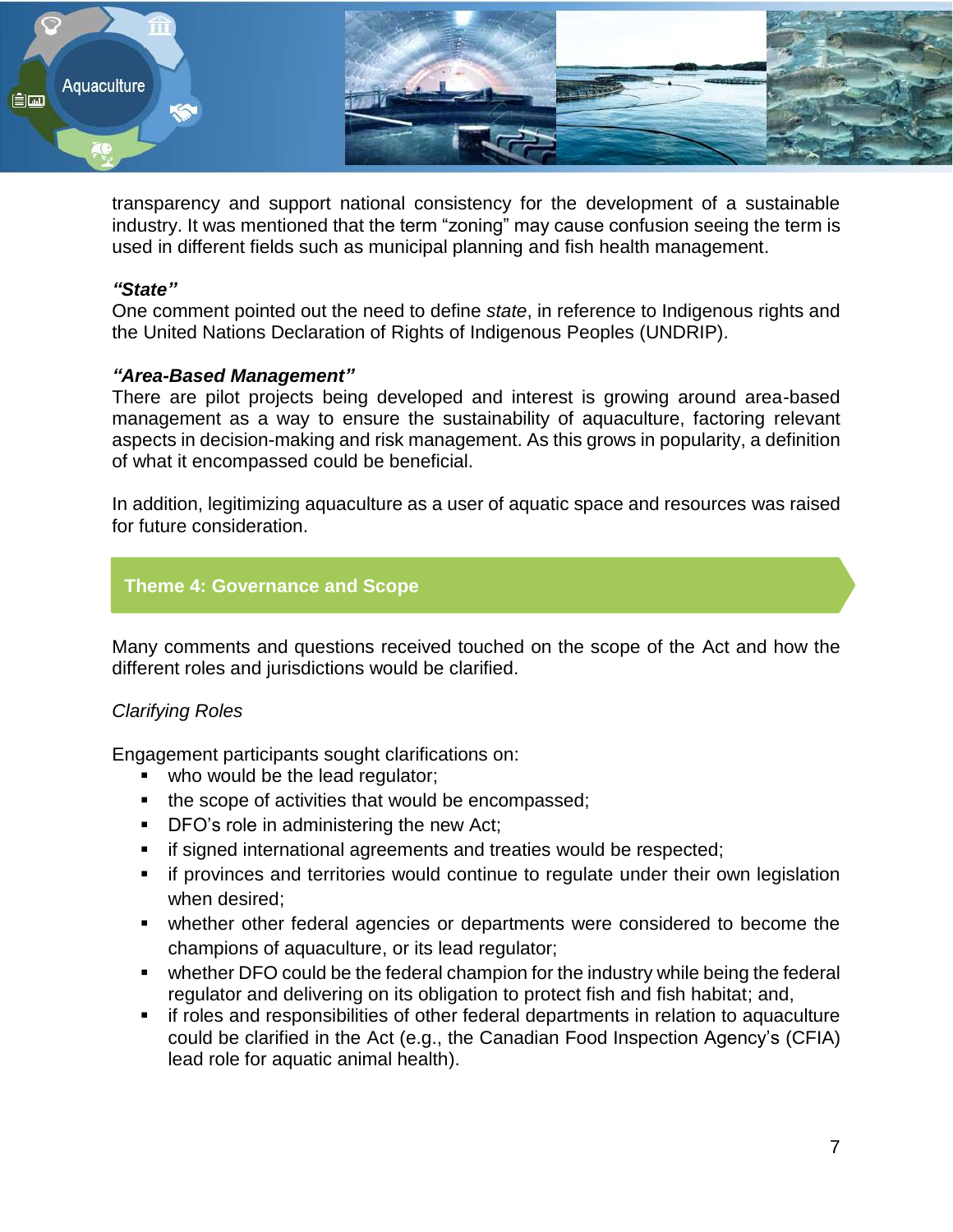

Some comments touched on other government departments (e.g., Agriculture and Agrifood Canada's (AAFC)) current and potential future role such as:.

- need for a federal department to champion the industry,
- for AAFC to include aquaculture in its suite of programs targeted to enhance the competitiveness of Canadian farming and farm products; to support research, fostering consumer confidence in aquaculture products; and to provide financial assistance.

Comments regarding other federal departments will be shared for their consideration.

#### *Jurisdictions*

The industry is regulated under different federal, provincial, and territorial acts and regulations, creating a complex legislative and regulatory framework that varies from one province to the other. The following elements were raised for consideration:

- clarify the application of national legislation in provinces which already regulate the industry and if the Department could influence or affect provincial regulations;
- consider a whole of Government approach to reduce complexity;
- eliminate federal redundancies and gaps as well as the duplication of provincial responsibilities;
- create alignment between federal, provincial, and territorial frameworks;
- support harmonized and streamlined processes; and,
- clarify roles in disease management and treatment.

#### *Scope and Activities*

Questions on the scope of the Act touched on whether the new legislation would or could address freshwater, saltwater, offshore, and land-based aquaculture, providing clear guidance and requirements for all types of aquaculture. Some thought the Act should cover all zones where aquaculture takes places, but others had difficulty reconciling how a federal law could impact or apply on aspects of the industry regulated by provinces. As it was clarified during engagement sessions, the legislation's scope will not encroach on provincial and territorial jurisdiction.

Whether the scope of the Act would cover research facilities was also raised.

#### *Public Involvement in Decision-making*

An Aquaculture Board or advisory committee was proposed for consideration to allow for direct involvement of the public and key stakeholders in decision-making processes,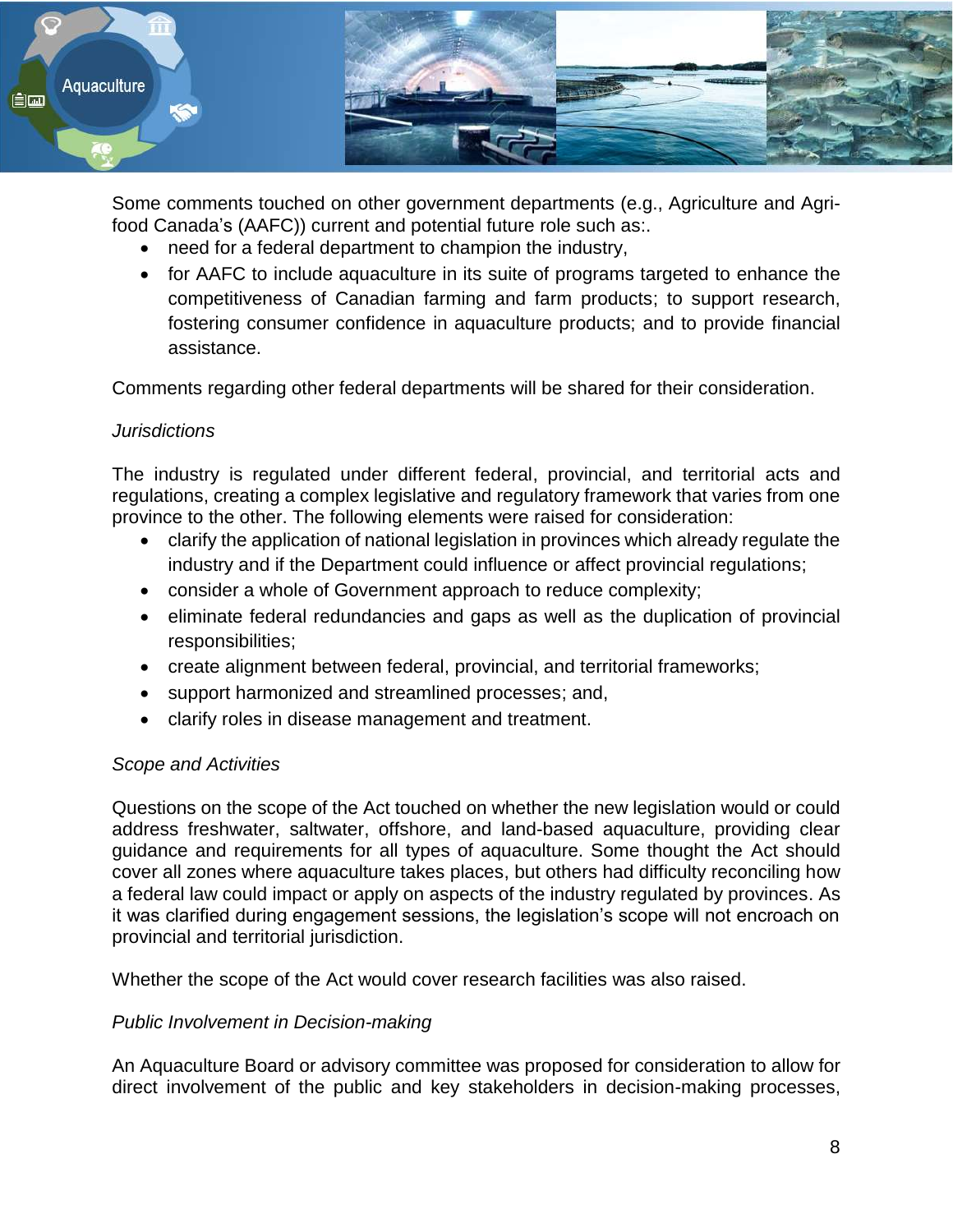

promoting transparency and participation, e.g. emulating the Newfoundland Offshore Petroleum Board.

# **Theme 5: National Consistency**

National consistency was raised in past consultations and remains an important element for the new legislation.

During engagement sessions, participants touched on the following elements:

- it's unclear how national consistency can be improved while not encroaching on provincial jurisdiction;
- there are concerns about applying unilateral solutions that do not factor in regional and geographical differences;
- the industry already adopts some national, provincial, and international standards and any new national standards should align with existing aquaculture standards; and,
- the industry should be consulted in the development of national standards as it would directly impact the supply chain.

Food labelling ideas were also raised but falls under the purview of the Canadian Food Inspection Agency (CFIA). These comments will be shared with CFIA for their consideration.

#### **Theme 6: Regulations**

During consultations, some questions touched on the potential consolidation of the different sets of regulations (e.g. the *Aquaculture Activities Regulations*, the *Pacific Aquaculture Regulations*). Based on comments, there was an appetite to review and improve regulations.

Participants also proposed the following ideas for consideration:

- a working group could be set up to consider options and provide recommendations for the review of aquaculture related regulations to develop forward-looking and innovative regulations that reflect the reality of aquaculture and its various streams;
- regulations could favour new and small entrants to the sector by clarifying ownership or production terms;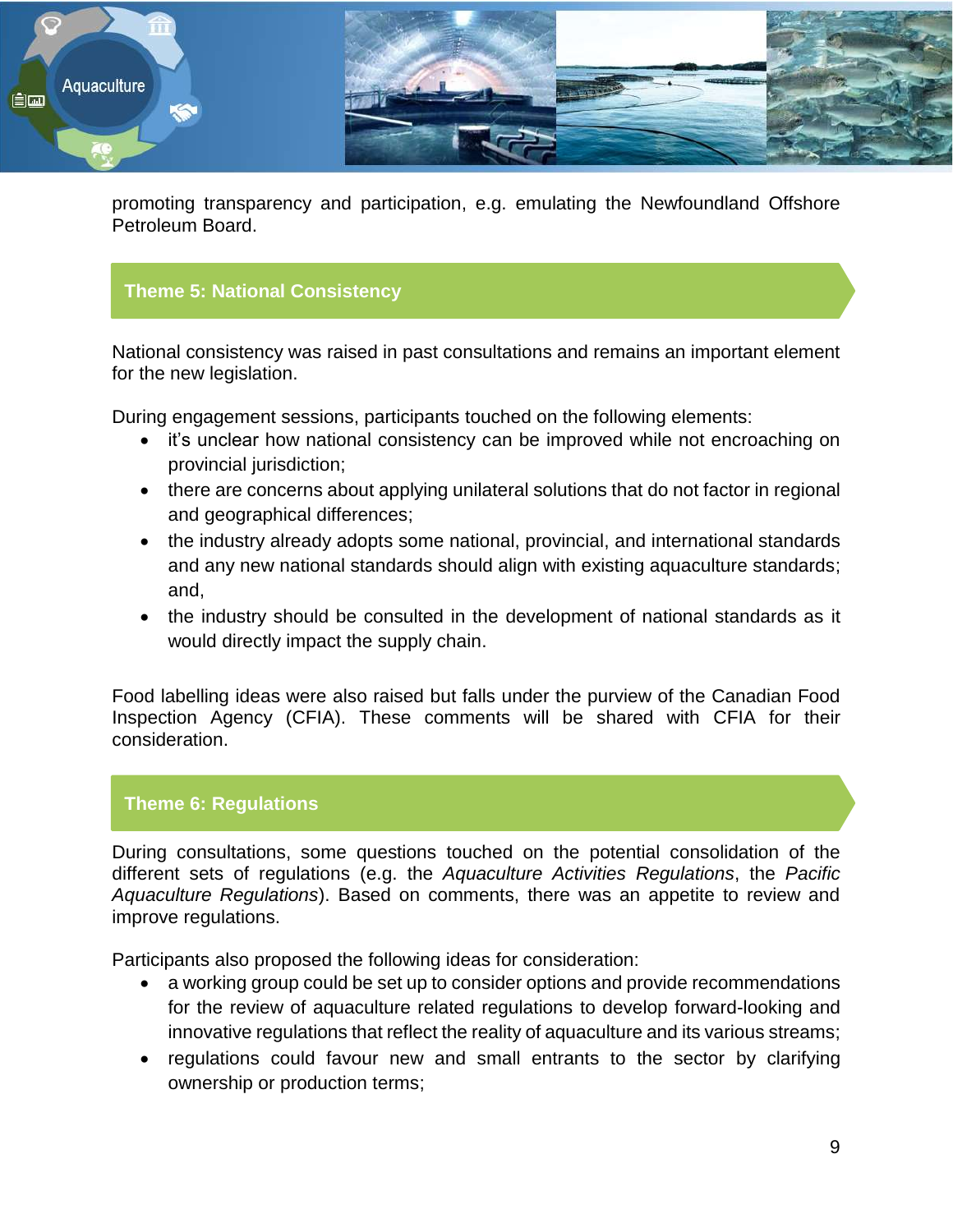

- regulations, while framing how industry operates, should remain focused on the Department's core mandate (fish and fish habitat protection);
- develop flexible regulatory tools to incentivize the move to closed containment (e.g.: escalating licence fees, an enhanced compliance and enforcement regime, site remediation provisions, etc.);
- respond to new identified risks or situations (e.g.: authority to ask the operator to remove fish from net pen if serious risk is identified); and,
- provide rights to the aquatic organisms (produced or found within the limits of their respective tenures) to the person to whom the aquaculture farming licence is granted.

# **Theme 7: Ecosystem Management and Environmental Protection**

Environmental protection was raised in most discussions. The need to ensure that environmental protections are sufficient and abided by were voiced by all partners and stakeholders groups. Key elements raised are summarized below.

#### *Science*

It was raised that:

- there was a need to have an approach that would inform when and where science responses are needed to ensure science-based decision-making;
- Canada's scientific capacity for essential aquaculture research and development as well as collaboration between governments and industry on scientific research and development in Canada should be increased;
- sufficient resources should be allocated:
- the inclusion of Indigenous knowledge and Indigenous knowledge systems would support sound evidence-based decision-making; and,
- science-based risk assessments should be done following identified cases of escapes.

#### *Designated Aquaculture Areas*

The idea of designated aquaculture areas was presented. There was support for this idea which connects well with marine spatial planning, which some provinces have already implemented, but it was mentioned it would need to be a flexible and adaptable process to account for new information such as other activities in the vicinity. It was also mentioned that the Act should allow for decisions to be re-evaluated. Authorities could allow the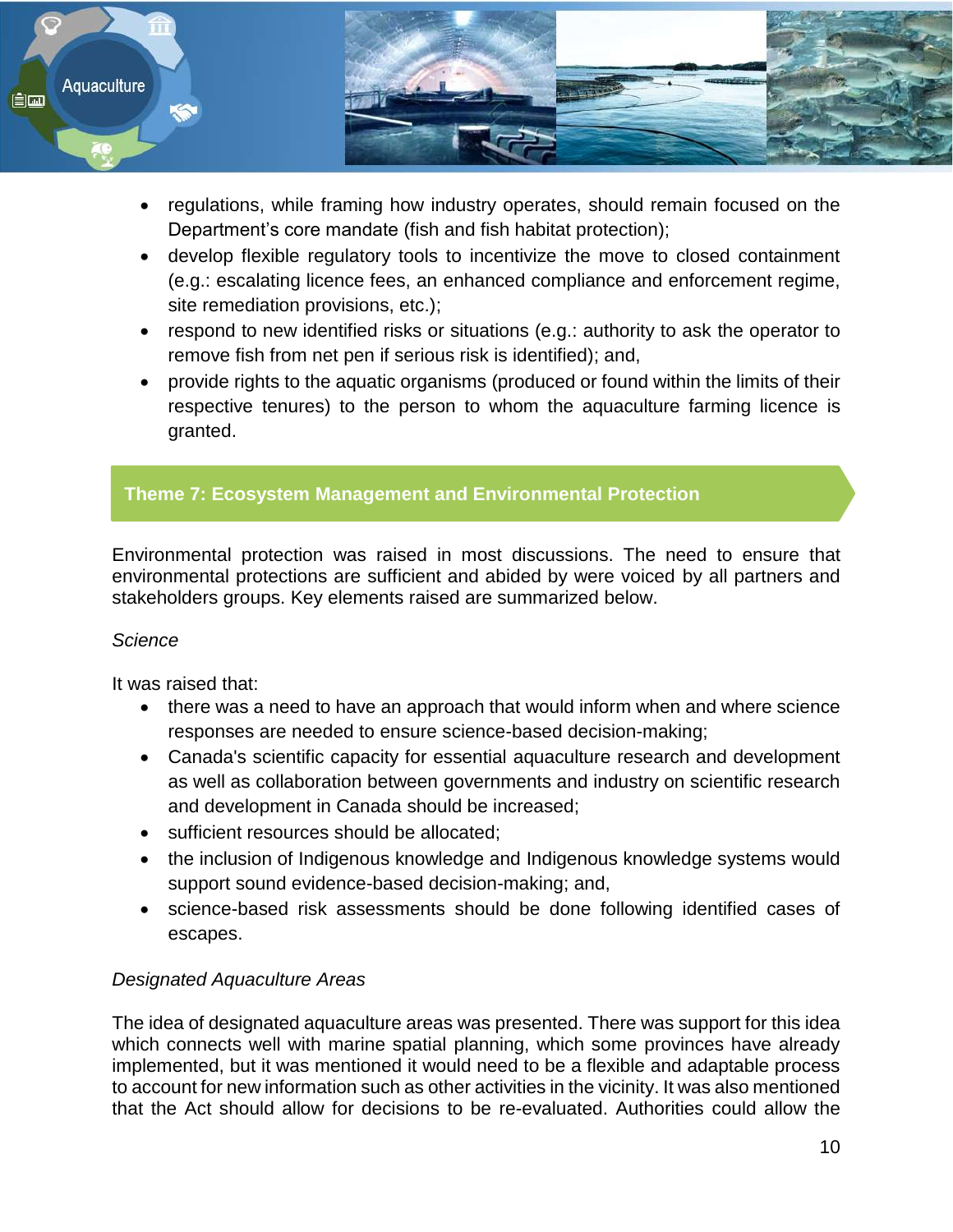

designation and exclusion of areas for aquaculture based on ecological and/or cultural reasons, where the Department has jurisdiction.

#### *Ecosystem Management*

Significant emphasis was put on ecosystem-based assessments, evaluations and decision-making. Elements suggested to be considered in an ecosystem-management approach could include water quality and ensure the sustainability of native species.

It was mentioned that risk evaluation should correspond to regional realities and particularities. Some elements for risk evaluation or reduction strategies were proposed:

- **stronger waste management restrictions;**
- move net pens onto land or include physical barriers to cut off interactions between wild and farmed fish;
- ensure operators have recapture plans, the capacity to deliver them in the event of escapes (small and large scale);
- **EXTED A** label aquaculture gear to identify debris and help ensure operators' accountability;
- require marking of fish and genetic documentation to enable full traceability; and,
- risk evaluation should be able to adapt to the different types of aquaculture and their respective degrees/categories of risks.

A few participants suggested that environmental and/or impact assessments could be done with a broader scope, including economic, environmental, and social impacts.

The following elements were proposed for consideration during decision-making processes:

- consider the impacts on water and species present in the area (i.e.: eel grass, birding areas, etc.);
- consider and address other substances that could be biological contaminants;
- test for non-native strains of pathogens;
- an environmental impact assessment prior to project approval; and,
- leasing fees should reflect the risks and potential impacts of aquaculture activities.

Financial mechanisms were proposed to help fund the restoration of habitats and ecosystems for sites where environmental harm was caused by industry by implementing a polluter-pays' principle:

- an industry-financed restoration/environmental fund as part of licencing via a bond;
- a carbon tax for operators who emit carbon into the ocean; and,
- using revenues from licence fees.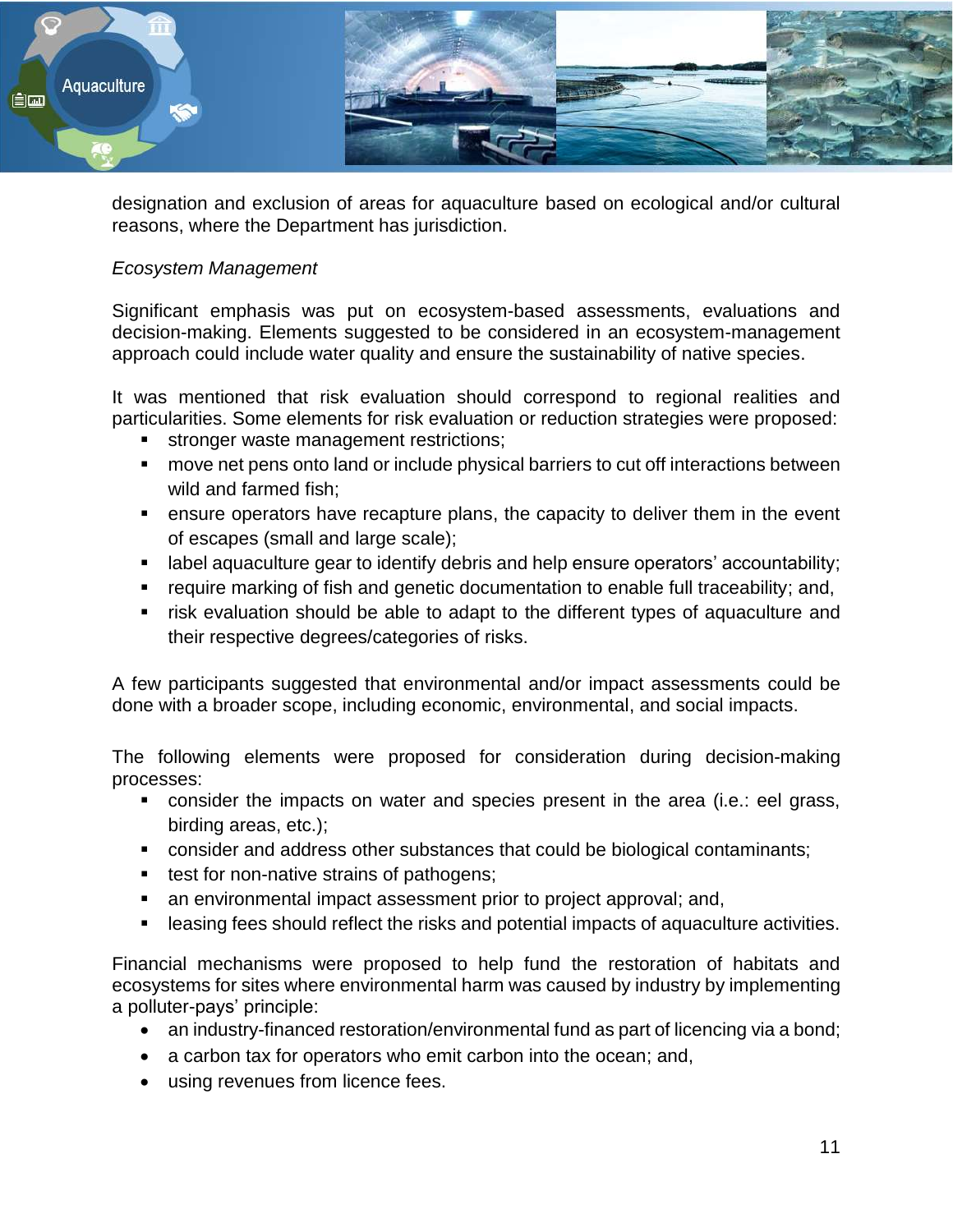

Fish health and animal well-being aspects were also raised. The responsibly for these elements falls under the CFIA. These comments will be shared with CFIA for their consideration.

#### **Theme 8: Enforcement**

There was widespread support for enforcement actions to address non-compliance. It was raised that offences need to be adapted to aquaculture activities' diverse cultures (e.g.: fish farms, shellfish, cages, plants, etc.), across Canada, and that there was a need for increased enforcement capacity and resources. There were some questions concerning the feasibility and implications of having aquaculture specific enforcement action and/or resources. Input was supportive of the Act enabling the Minister to designate persons or classes of persons as inspectors for the purpose of administration and enforcement of the Act. There was support for compliance and enforcement under the Act to be carried out by dedicated aquaculture inspectors with training and operating procedures appropriate to the sector.

It was frequently raised that enforcement mechanisms should recognize and align with those established by the provinces and territories to avoid duplication and redundancies.

The following ideas were also proposed:

- distinguishing "regulatory offences" (more serious) from "regulatory violations" (less serious);
- **EXE** allowing for the use of administrative monetary penalties;
- **ticketable offences for the finfish and shellfish industry;**
- considering offences for any person who interferes with an aquaculture facility or its operation in a way that compromises its biosecurity; and,
- **•** requiring licence holders to implement contingency plans to recapture escaped salmon (funded by licence holders or mandatory insurance policy).

There was also interest in enforcement and monitoring mechanisms that could support Indigenous peoples' participation in aquaculture management (e.g.: field work, science/data collection, Indigenous officers/inspectors/guardians, etc.).

#### **Theme 9: Reporting & Transparency**

There was unanimous support for timely, comprehensible and transparent information.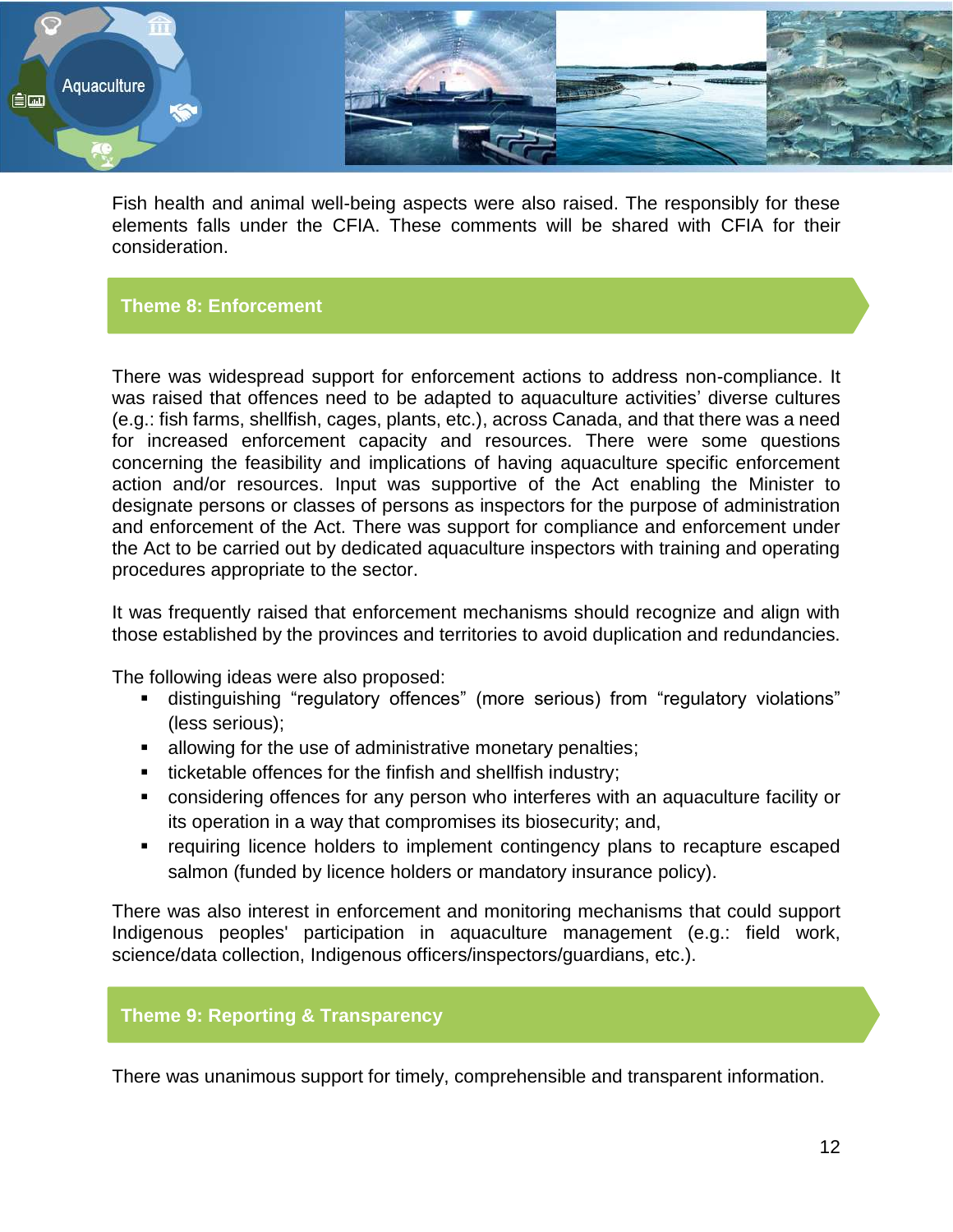

#### *Accessible and Timely Information*

Participants agreed that information should be shared in transparent and timely manner but that more needs to be done to share information in a contextual manner that reflects the regional differences, and is easy for Canadians to understand. There is also a desire to have relevant information accessible to the general public across the country and in a detailed way, allowing Canadians to obtain information on a site-by-site basis. There was interest in having access to peer-reviewed science relevant to aquaculture in Canada, particularly when used in regulatory decision-making.

#### *Reporting Process*

Overall, participants were supportive of increased reporting and transparency as it can enhance consumer confidence in the safety, health benefits, and wholesomeness of Canadian Aquaculture products. A reduction of duplication or streamlining of federal, provincial, and territorial reporting processes was also desired. However, some apprehensions were expressed towards self-monitoring of the sector.

# **5. Conclusion and Next Steps**

Input received will be analyzed and considered for the next iteration of engagement materials and future discussions. A new round of discussions and online consultation is planned to begin in spring 2020. Information received points to the need and expectation for federal, provincial and territorial partners to continue to work together. DFO is committed to working with its partners and stakeholders to ensure the development of a modern Aquaculture Act and of a coherent national aquaculture legislative and regulatory framework.

Some elements raised will require further discussion and evaluation to better understand implications and feasibility or may be considered for the development of regulations. However, some issues may be outside the scope of a federal Aquaculture Act.

The Department will continue to engage partners, stakeholders, and the public to develop legislation that respects provincial and territorial jurisdictions, provides clarity to the industry, protects the environment and provides sustainable economic development opportunities, including for Indigenous and coast communities across Canada.

The Department thanks all the individuals and groups that took the time to provide input, participate in engagement sessions, or provide online submissions to better inform Canada's first federal Aquaculture Act.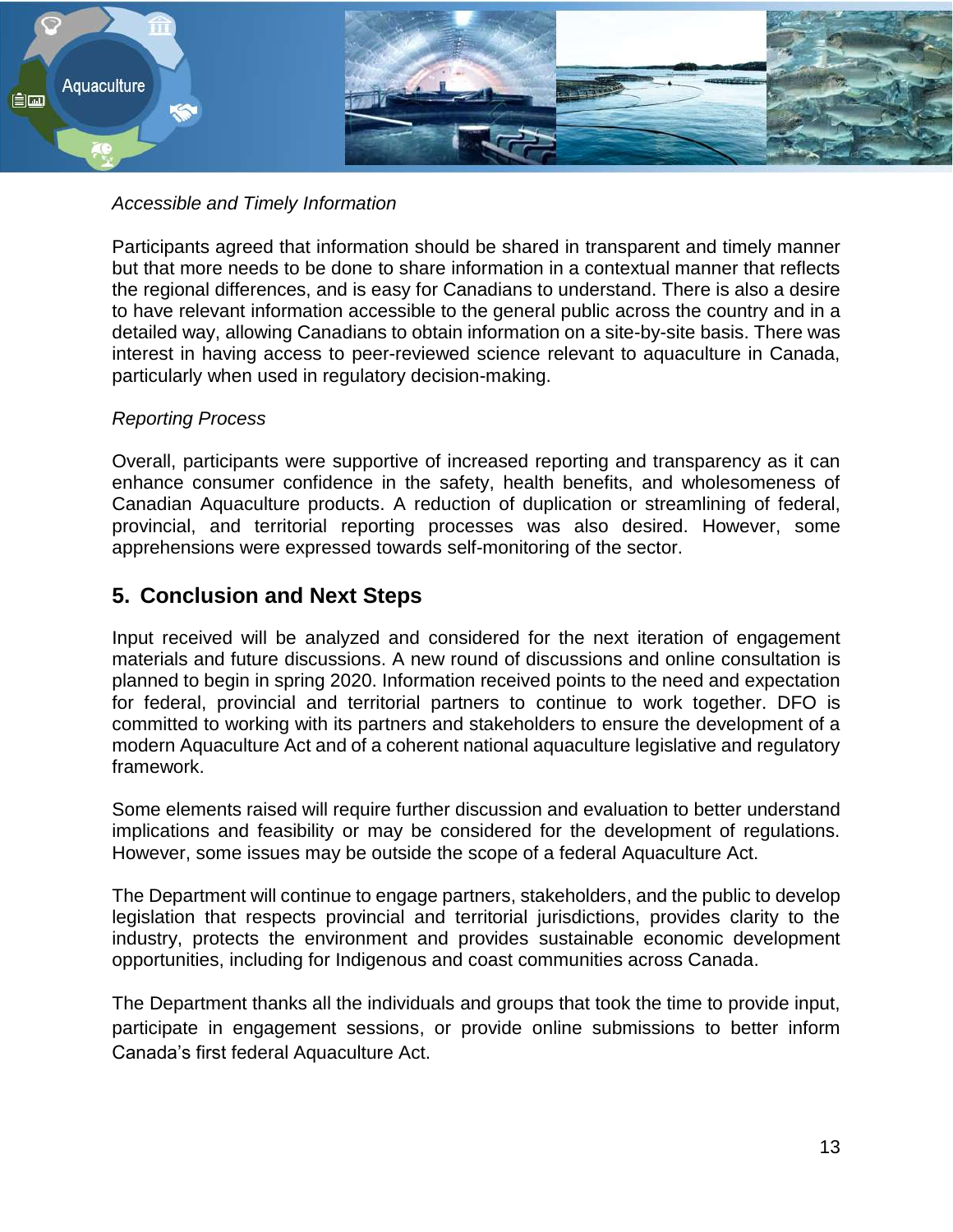

# **Annex 1: DFO Engagement Sessions**

| Location                                    | Date                    | <b>Participants</b>                                                                                                               |
|---------------------------------------------|-------------------------|-----------------------------------------------------------------------------------------------------------------------------------|
| Ottawa, Ontario                             | February 6-7,<br>2019   | <b>Seafood Value Chain Roundtable</b>                                                                                             |
| Montreal, Quebec                            | February 12-13,<br>2019 | <b>Canadian Council of Fisheries and Aquaculture</b><br><b>Ministers, Strategic Management Committee on</b><br><b>Aquaculture</b> |
| Ottawa, Ontario                             | February 19, 2019       | <b>Assembly of First Nations (AFN)</b>                                                                                            |
| Ottawa, Ontario                             | February 22, 2019       | <b>Canadian Aquaculture Industry Alliance (CAIA)</b>                                                                              |
| Ottawa, Ontario                             | March 8, 2019           | <b>Federal Government Interdepartmental Meeting</b>                                                                               |
| Vancouver, BC                               | March 13-14,<br>2019    | <b>Assembly of First Nations (AFN) National Aquaculture</b><br><b>Working Group (NAWG)</b>                                        |
| Collingwood,<br>Ontario                     | April 3, 2019           | <b>Ontario Aquaculture Association Conference and</b><br><b>Annual General Meeting</b>                                            |
| Courtenay, British<br>Columbia              | April 30, 2019          | <b>Shellfish Aquaculture Management Advisory</b><br><b>Committee (AMAC)</b>                                                       |
| Nanaimo, British<br>Columbia                | May 10, 2019            | <b>Finfish Aquaculture Industry Advisory Panel (FAIAP) -</b><br><b>Strategic Working Group</b>                                    |
| Nanaimo, British<br>Columbia                | May 16, 2019            | <b>First Nations Fisheries Council (FNFC) Aquaculture</b><br><b>Coordinating Committee</b>                                        |
| St. John's,<br>Newfoundland<br>and Labrador | May 21, 2019            | <b>Broad Aquaculture Act Engagement Session</b>                                                                                   |
| Halifax, Nova<br>Scotia                     | May 22, 2019            | <b>Broad Aquaculture Act Engagement Session</b>                                                                                   |
| Moncton, New<br><b>Brunswick</b>            | May 23, 2019            | <b>Broad Aquaculture Act Engagement Session</b>                                                                                   |
| Charlottetown,<br>Prince Edward<br>Island   | May 24, 2019            | <b>Broad Aquaculture Act Engagement Session</b>                                                                                   |
| Vancouver,<br><b>British Columbia</b>       | June 5, 2019            | <b>Conservation Regulatory Working Group</b>                                                                                      |